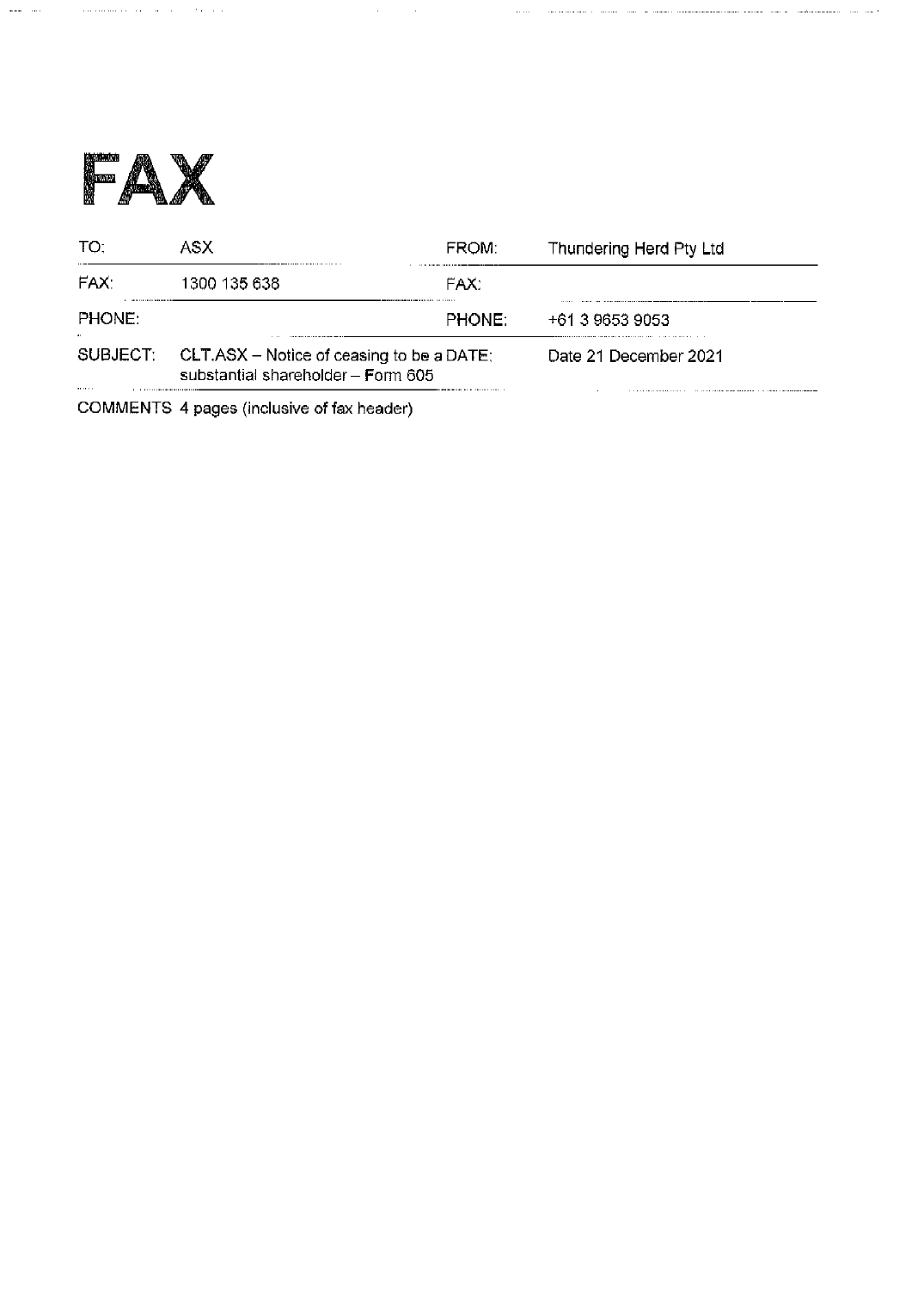## Form 605

Corporations Act 2001<br>Section 671B

# Notice of ceasing to be a substantial holder

| To Company Name/Scheme CELLNET GROUP LIMITED    |             |                                                                                                                    |  |
|-------------------------------------------------|-------------|--------------------------------------------------------------------------------------------------------------------|--|
| <b>ACN/ARSN</b>                                 | 010 721 749 |                                                                                                                    |  |
| 1. Details of substantial holder (1)            |             | mette van Hause vermusieken en enterneem als kan die van die van en van die vermusieke van die kende kan die verme |  |
| Name                                            |             | THUNDERING HERD PTY, LTD.                                                                                          |  |
| ACN/ARSN (if applicable).                       | 603 726 085 |                                                                                                                    |  |
| The holder ceased to be a substantial holder on |             | 8/12/2021                                                                                                          |  |
| The previous notice was given to the company on |             | 16/11/2021                                                                                                         |  |
| The previous notice was dated                   |             | 06/11/2021                                                                                                         |  |

#### 2. Changes in relevant interests

Particulars of each change in, or change in the nature of, a relevant interest (2) of the substantial holder or an associate (3) in voting securities<br>of the company or scheme, since the substantial holder was last required follows:

| Date of change           | Person whose<br>relevant interest<br>changed                                                                                   | Nature of change (4)                                                                                                                                                                                                                                                                              | Consideration<br>given in relation to mumber of<br>change<br>(5) | Class (6) and<br>securities affected | Person's votes<br>affected |
|--------------------------|--------------------------------------------------------------------------------------------------------------------------------|---------------------------------------------------------------------------------------------------------------------------------------------------------------------------------------------------------------------------------------------------------------------------------------------------|------------------------------------------------------------------|--------------------------------------|----------------------------|
| 16/11/2021-<br>8/12/2021 | Thundering<br>Herd Pty Ltd<br>ACN 603 726<br>085                                                                               | <b>SELL</b>                                                                                                                                                                                                                                                                                       | \$217.314.57<br>(S0.0678 to<br>$$0.0751$ per<br>share)           | 3,117,500                            | 3,117,500                  |
| 16/11/2021-<br>8/12/2021 | Galvez<br>Investments<br>Pty Ltd ACN<br>157 945 545<br>as trustee<br>for The<br>Galvez de<br>Rivero Family Thundering<br>Trust | Relevant interest<br>arises under<br>section<br>608(3) (a) of the<br>Corporations<br>Act because it<br>holds a voting<br>power greater<br>than 20% in<br>Herd                                                                                                                                     | not<br>applicable                                                | 3,117,500                            | not<br>applicable          |
| 16/11/2021-<br>8/12/2021 | Mr Joseph<br>Alberto<br>Galvez                                                                                                 | Relevant interest<br>arises under<br>sections<br>$608(1)(b)$ , 608<br>$(1)(c)$ and $608$<br>$(3)$ (b) of the<br>Corporations Act<br>because he<br>controls<br>Thundering Herd<br>and has the power<br>to control the<br>voting and<br>disposal rights<br>of shares held<br>by Thundering<br>Herd. | not<br>applicable                                                | 3,117,500                            | not<br>applicable          |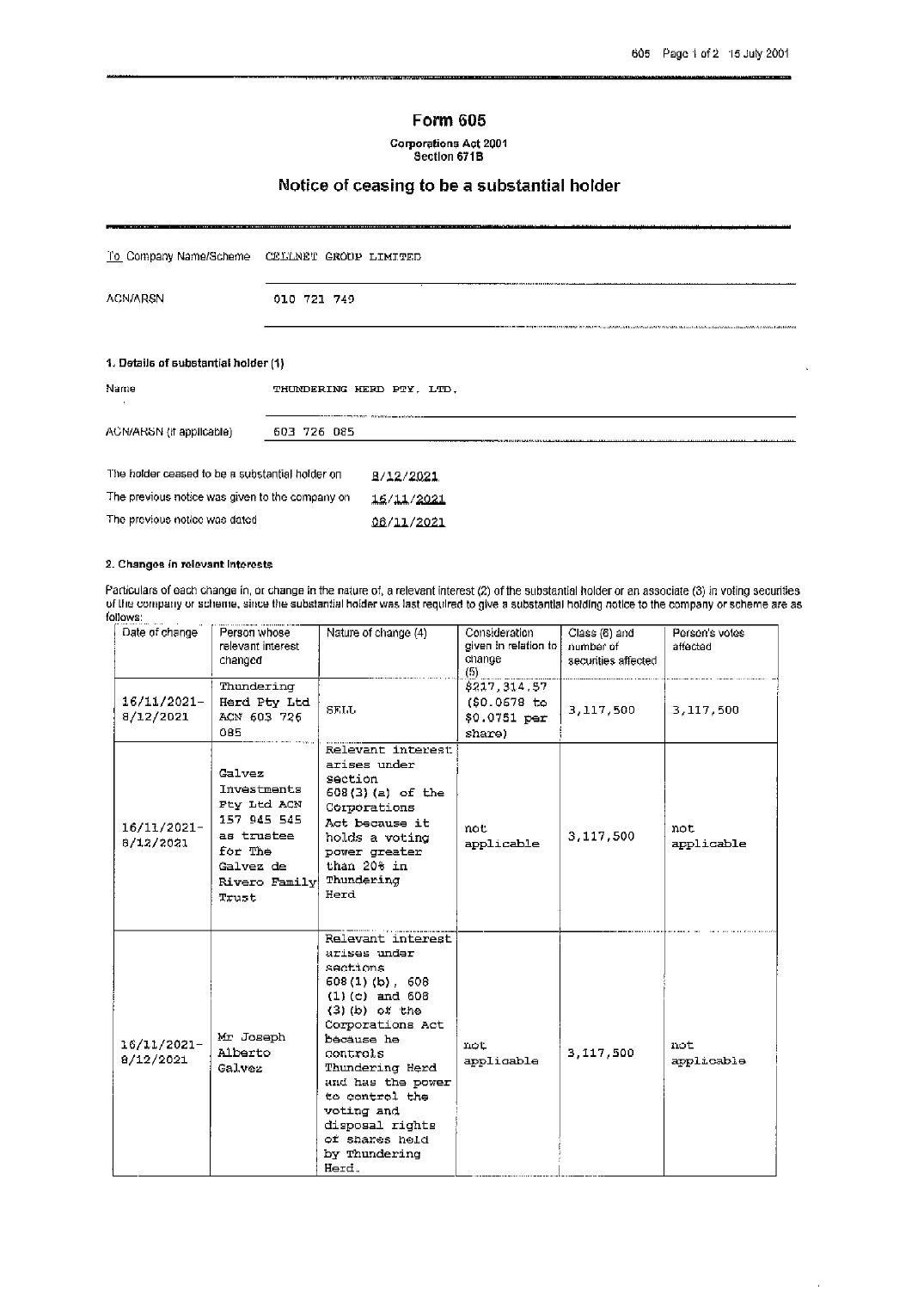| 16/11/2021-<br>8/12/2021 | Faraday<br>Capital Pty<br>Ltd ACN 600<br>599 746 as<br>trustee for<br>The Faraday<br>Capital Trust Thundering | Relevant interest<br>arises under<br>section<br>$608(3)$ (a) of the<br>Corporations<br>Act because it<br>holds a voting<br>power greater<br>than 20% in<br>Herd | not<br>applicable | 3,117,500 | not<br>applicable |
|--------------------------|---------------------------------------------------------------------------------------------------------------|-----------------------------------------------------------------------------------------------------------------------------------------------------------------|-------------------|-----------|-------------------|
|--------------------------|---------------------------------------------------------------------------------------------------------------|-----------------------------------------------------------------------------------------------------------------------------------------------------------------|-------------------|-----------|-------------------|

### 3. Changes in association

The persons who have become associates (3) of, ceased to be associates of, or have changed the nature of their association (7) with, the substantial holder in relation to voting interests in the company or scheme are as follows: 

| Name and ACN/ARSN (if applicable)   Nature of association |                |  |
|-----------------------------------------------------------|----------------|--|
| Not applicable                                            | Not applicable |  |

#### 4. Addresses

The addresses of persons named in this form are as follows;

| Name<br>.                                                           | Address                                             |
|---------------------------------------------------------------------|-----------------------------------------------------|
| Thundering Herd Pty Ltd.                                            | Level 27, 101 Collins Street, Melbourne, VIC, 3000  |
| Galvez Investments Pty Ltd atf The<br>Galvez de Rivero Family Trust | 84 Edgevale Road, Kew, VIC, 3101                    |
| Mr Joseph Alberto Gaivez                                            | 84 Edgevale Road, Kew, VIC, 3101                    |
| Feraday Capital Pty Ltd aff Faraday<br>Capital Trust                | Leve: 40, 140 Williams Street, Melbourne, VIC, 3000 |

605 Page 2 of 2 15 July 2001

| толет не слог на ставительно вежду <b>«свесен (совда)</b><br>Signature |                                                                                                                                                                                                                                      |      |                   |  |
|------------------------------------------------------------------------|--------------------------------------------------------------------------------------------------------------------------------------------------------------------------------------------------------------------------------------|------|-------------------|--|
| print name                                                             | Joseph Galvez                                                                                                                                                                                                                        |      | capacity Director |  |
| sign here $\equiv$                                                     | <u> a shekara ta 1999 a shekara ta 1999 a shekara ta 1999 a shekara ta 1999 a shekara ta 1999 a shekara ta 1999 a shekara ta 1999 a shekara ta 1999 a shekara ta 1999 a shekara ta 1999 a shekara ta 1999 a shekara ta 1999 a sh</u> | date | 21/12/21          |  |
|                                                                        |                                                                                                                                                                                                                                      |      |                   |  |

### **DIRECTIONS**

- $(1)$ If there are a number of substantial holders with similar or related relevant interests (eg. a corporation and its related corporations, or the manager and trustee of an equity trust), the names could be included in an annexure to the form. If the relevant interests of a group of persons are essentially similar, they may be referred to throughout the form as a specifically named group if the membership of each group, with the names and addresses of members is clearly set out in paragraph 4 of the form.
- See the definition of "relevant interest" in sections 608 and 671B(7) of the Corporations Act 2001.  $(2)$
- See the definition of "associate" in section 9 of the Corporations Act 2001.  $(3)$
- Include details of:  $(4)$ 
	- any relevant agreement or other circumstances because of which the change in relevant interest occurred. If subsection  $\left( n\right)$ 671B(4) applies, a copy of any document setting out the terms of any relevant agreement, and a statement by the person giving full and accurate details of any contract, scheme or arrangement, must accompany this form, together with a written statement certifying this contract, schome or arrangement; and
	- $(D)$ any qualification of the power of a person to exercise, control the exercise of, or influence the exercise of, the voting powers or disposal of the securities to which the relevant interest relates (indicating clearly the particular securities to which the qualification applies).